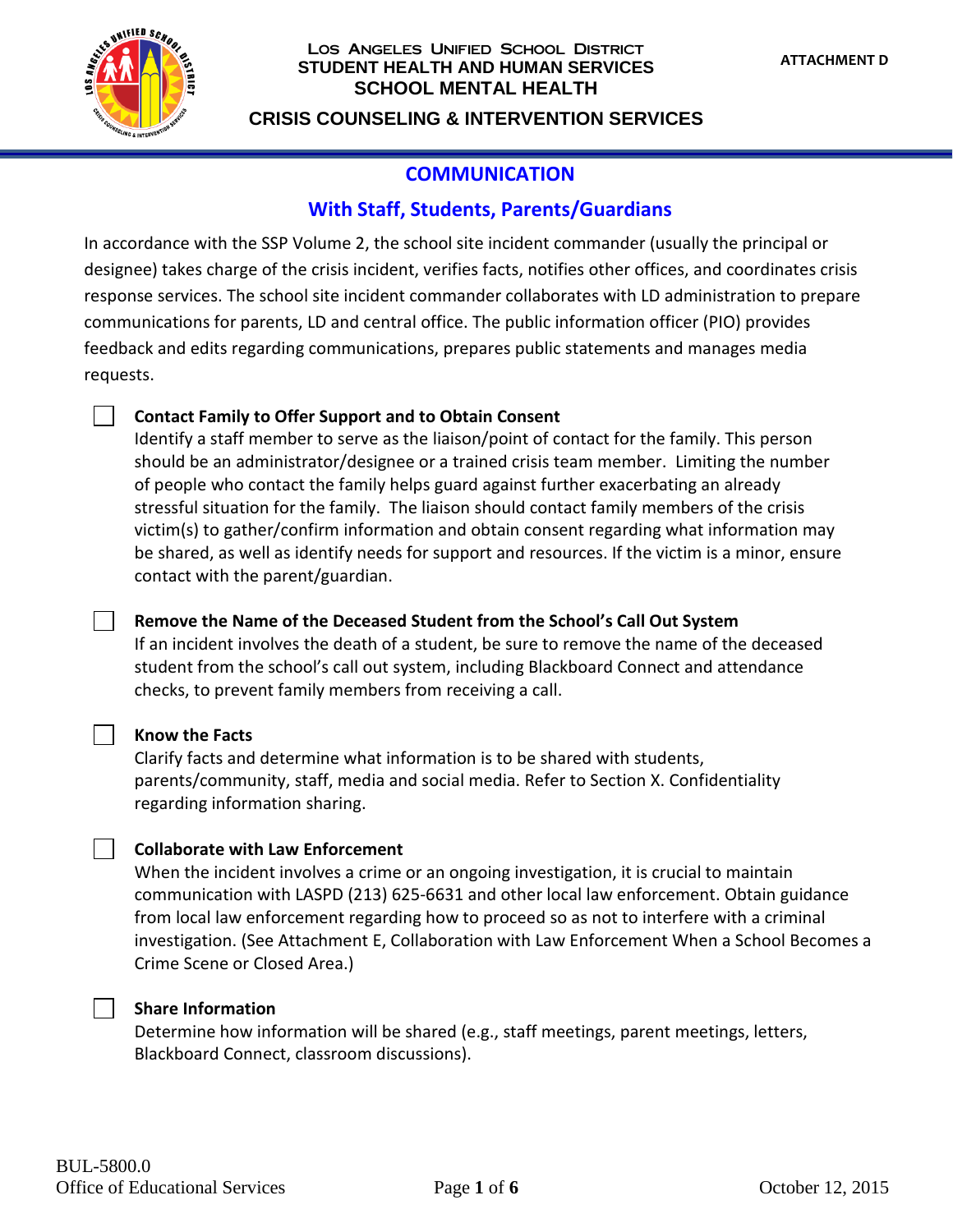

#### **Develop a Script**

Collaborate with the LD administration to develop and disseminate scripts for teachers, staff memos, parent/guardian letters, and Blackboard Connect messages. For samples and templates of scripts, visit [http://ccis.lausd.net.](http://ccis.lausd.net/)

### **Collaborate with Office of Communications**

When an incident receives or might receive the attention of news media, the administrator/designee or identified Communications/Media person should contact the Office of Communications (213) 241-6766 for assistance. (See Attachment F, Collaboration with Office of Communications.)

### **Talking to Staff in Preparation for Addressing Students**

Depending on the crisis and the level of media attention it receives, some or many staff might have information about what occurred from television reports. It is important to remember that news media may present incorrect or inaccurate information about an event. Therefore, providing for an opportunity to inform staff of the facts is important. It is important to include as many of your staff as possible, as they can assist with rumor control and with referring student who they find might be in need of support. This includes: teachers, teacher's assistants, support staff, classified staff, before/after school staff, and parent volunteers.

During the staff meeting, the following are some important considerations:

### **Share the Facts and Control Rumors**

Ensure everyone has the same information and knows how to proceed throughout the day in the event that students and/or staff need extra support.

### **Educate Staff about Psychological First Aid: Listen, Protect, Connect, Model and Teach**

Provide staff with an overview of the 5 components of Psychological First Aid (contact your Local District or Central Office Crisis Team at (213) 241-3841, for support). These are strategies staff can use in the classroom with their students.

### **Script for Teachers**

Provide teachers with the script to read to students and other ideas for addressing the classroom. The script should provide age appropriate facts regarding the incident is a general one, although we understand that for the younger students, you may choose to do things differently and change the language to something more age appropriate.

### **Students Do Best in the Classroom**

Relay the message to teachers that students do best in their classrooms and with their peers. Encourage them to spend some time talking with students or allowing students to process the news they heard. Sometimes this can also be done with writing or making cards for the family.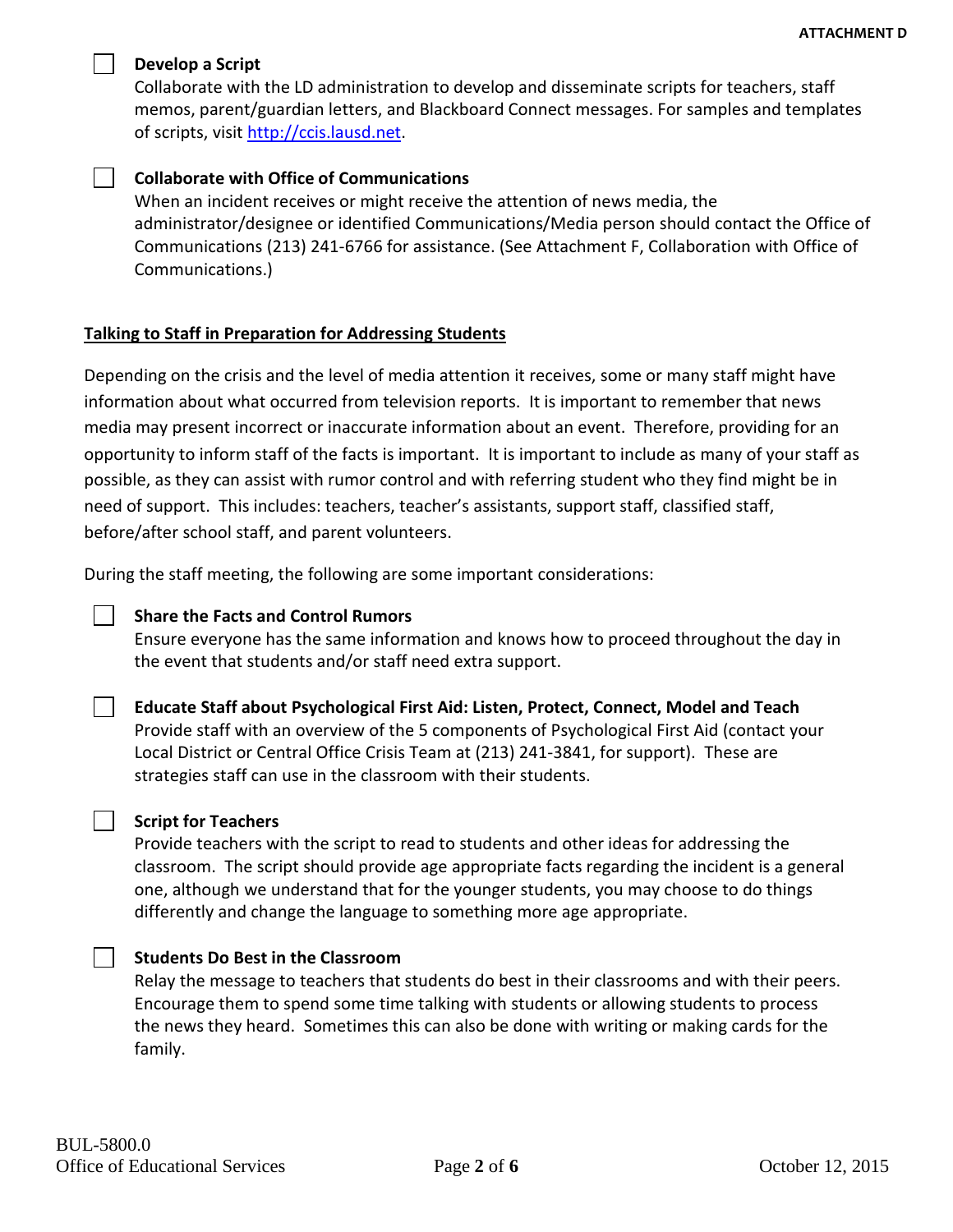#### **Develop a Referral Process**

Share the guidelines for referring students for crisis counseling with teachers. It is good practice and most helpful with teachers complete a referral form (Attachment E) for students to be summonsed, rather than send groups of students to one location, which might overwhelm the crisis responders on site, especially if there are only a few. This allows crisis responders to manage the flow of students coming in so each one can be addressed appropriately. It is important to manage these lists as well (go to ccis.lausd.net, under Crisis Response, for a template Crisis Management Excel spreadsheet.). Students referred multiple times by various teachers may be an indication of needing more support.

### **Sharing with Students in the Classroom**

Often, when we have to share difficult news with a classroom of students, we may need help with what to say. The script serves various purposes, gives a consistent message for all students to hear, but also provides support for those who may have more difficulty sharing something that is already hard to share. If the classroom teacher expresses concern or anticipates having difficulty discussing the crisis, assistance should be provided (i.e. an administrator/designee and a crisis responder may assist the teacher when the information is being shared, in addition to engaging students in conversation).

When engaging students in the classroom and sharing the information about the crisis, the following are some important considerations:

#### **Read the Script**

 $\mathcal{L}^{\text{max}}$ 

 $\Box$ 

Request that staff read the statement during first period or a previously determined time is important so all students hear the same message at about the same time. This avoids confusion and rumors during recess if some have heard and others have not.

### **Help Support Students in the Classroom**

After reading the script, teachers may want to help students process the information. For younger students, talking about feelings might be helpful, such as "When someone dies, people can feel lots of different things. Some people feel sad, while others feel confused. What are some feelings you might be having right now?" or "What are some other feelings people might feel?" For older students, giving them an opportunity to dialogue and/or write/draw cards/letters is often helpful.

#### **Visit Specific Classrooms, as needed**

If the crisis involves the death of a student(s), make a plan to visit each classroom of that deceased student(s) and check in with those classrooms. This should be done by an administrator and mental health/crisis response team members.

#### **Refer Student(s)**

The Crisis Counseling Referral Form for Teachers could be attached to this script so that if students are having a difficult time in class, they can be referred to the room you have identified for crisis counseling for students.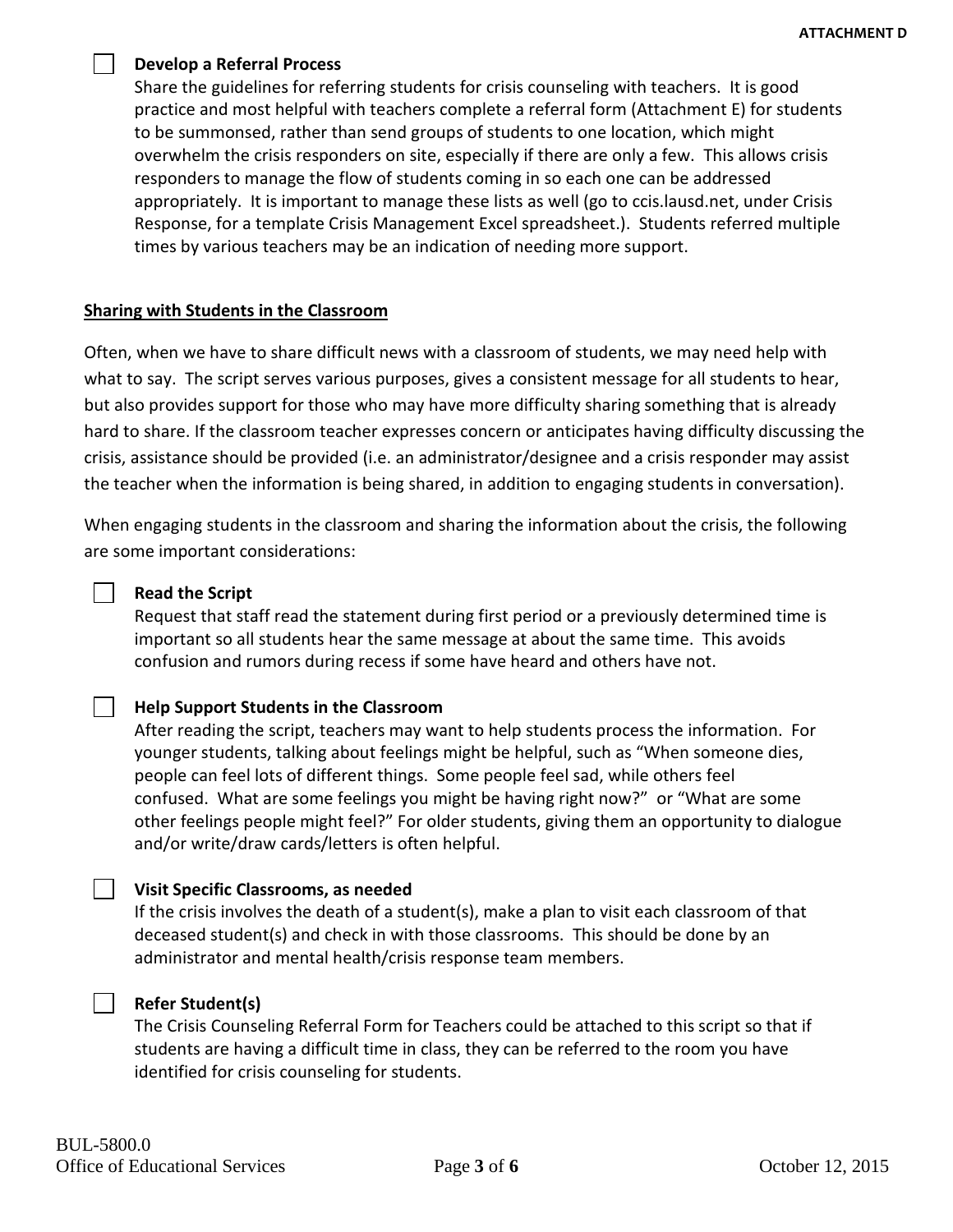## **The Triage/Crisis Counseling Room**

This is the room students who are referred will go to. If this is kept open for nutrition and lunch, there might be students who come in and just want to hang out with their peers or make cards. Supplies recommended for the counseling room:

- Tissue
- Pens, pencils, markers
- Butcher paper
- Blank paper
- Summons/pass to go back to class
- Bell schedule (especially if you have outside support)
- School Map, with room numbers
- Access to someone with student schedule in case we can't get to a student during a particular period
- Counseling logs, sign in sheets

### **Counseling for Staff**

Although staff, like high school students, also tend to self-regulate with their peers, it is good to give them the option of a place to go, with a designated person to offer them support. Having a couple of substitute teachers on standby is a great idea in the event that teachers are having a difficult time and need to step out. It is ok for teachers to express emotion and let students know they feel sad. This is good modelling and gives students permission to feel what they need to feel. However, if the emotions are uncontrollable and impacts their ability to manage the classroom and continue with their duties, they should step out temporarily so they can regain their balance.

### **Sharing with Parents/Guardians**

Depending on the crisis incident and the level of media attention it receives, you might expect an influx of parents/guardians at your school site the following day. Once consent has been received to share the information with the school community, limited facts may be shared with parents/guardians via, Blackboard Connect, in a letter, or in a parent/guardian meeting. During the parent meeting it is important reassure them that the school will continue its routine and will have crisis counselors on-site to assist those who need support. If there is an on-going investigation, it is important seek out the guidance and support of the Los Angeles School Police Department during these meeting.

### **Important Considerations**

The following are important action items for consideration:

### **1. Social Networking**

Students, staff, parents/guardians and other community members may often turn to social networking sites as a way to communicate information about the crisis; this information may be accurate or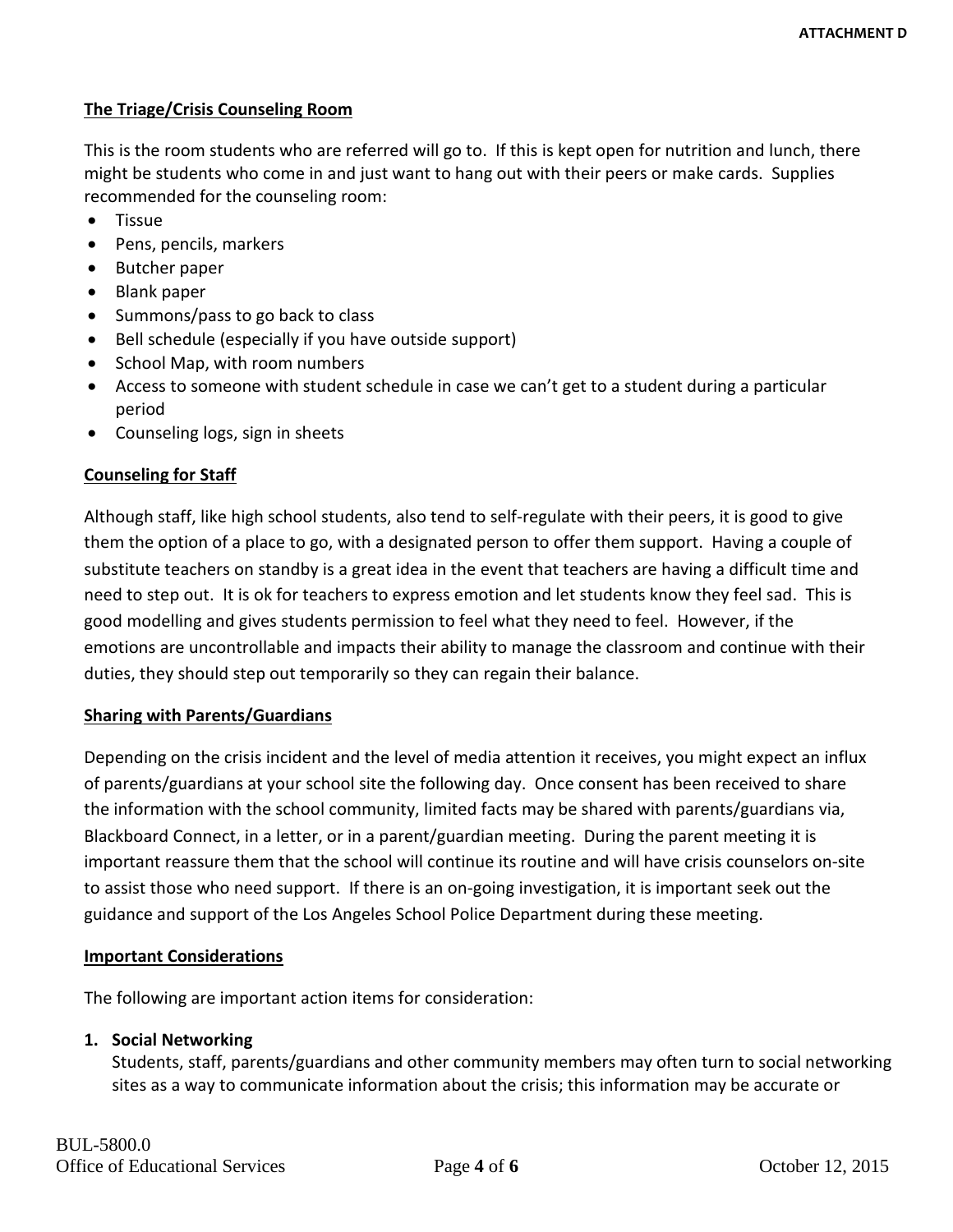rumored. Many also use social networking as an opportunity to express their thoughts and/or feelings, positive and negative, about the crisis. Some considerations in regard to social networking include:

- a. Encourage parents/guardians to monitor Internet postings regarding the crisis.
- b. Social networking sites may contain rumors, derogatory messages about the crisis, or messages that bully students. Such messages may need to be addressed. In some situations, postings may warrant notification to parents and/or law enforcement (see BUL-5688.1 *Social Media Policy for Employees and Associated Persons*, January 29, 2015).

### **2. School Culture & Events**

It is important to acknowledge that the school community may experience a heightened range of emotions, including shock, fear, confusion and a lack of feeling safe, in the aftermath of a crisis as significant events transpire such as culmination, prom or graduation. Depending on the impact, such triggering events may require planning for additional considerations and resources.

### **3. The Deceased Student's Classrooms and Work**

It is important to remember that when a student dies, there are many places and spaces that hold memory for students and staff as well. For example, the student will leave an empty chair in each classroom or there might be student work posted inside classroom walls and hallways. Removing or replacing these items too quickly might trigger a variety of feelings in students and staff, such as anger, confusion, and sadness. Some considerations for dealing with the space left by the deceased student are:

- a. Ensure that an administrator/designee and mental health crisis team member visits each class the student had to check in with them on the first day back.
- b. Replacing or moving student seating should be done eventually, but without haste. Perhaps doing so after the services for the student, or at an agreed upon time with other teachers and/or students.
- c. Removing student work from the walls, can be done when all the work is being replaced, being careful to not just remove the one deceased student's work. If there is a memorial set up for the student, perhaps a good time to transition is to make the work available to the family, when presenting them with artifacts from the memorial and/or letters/drawings by students.

### **4. Memorialization**

In the event of a crisis related to a death, it is not uncommon for students/community members to initiate a memorial at or near the school site. The administrator/designee should offer guidelines for a meaningful, safe approach to acknowledge the loss. Schools should strive to treat all deaths that impact the school community in the same way. Memorials or dedications for an individual who has died should not glamorize or romanticize either the individual or the death. Some considerations for memorials include:

- a. Memorials created by students (including flowers, cards, pictures, stuffed animals, or other items):
	- i. Such memorials should not be disruptive to the daily school routine. Memorials placed in the hallway or heavily trafficked areas could be disruptive.
	- ii. Designate staff to monitor memorials for content. Inappropriate messages written by students should be removed promptly.